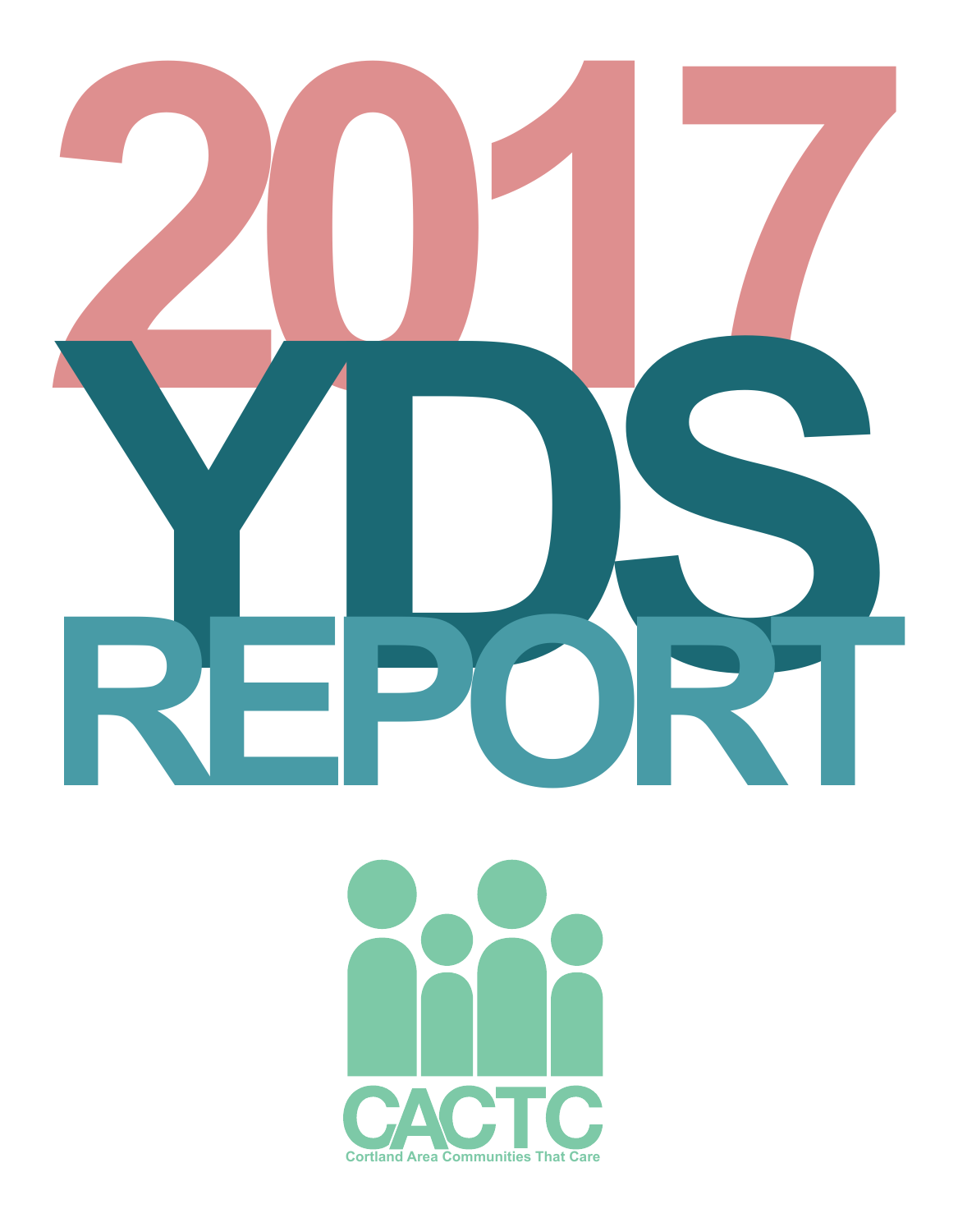

 **1**

 **2**

 **4**

 **6**

 **8**

 **10**

 **12**

**13**



Alcohol

**Tobacco** 

**Marijuana** 

Prescription Drugs

Risk and Protective Factors

Bullying Behavior

Survey Demographics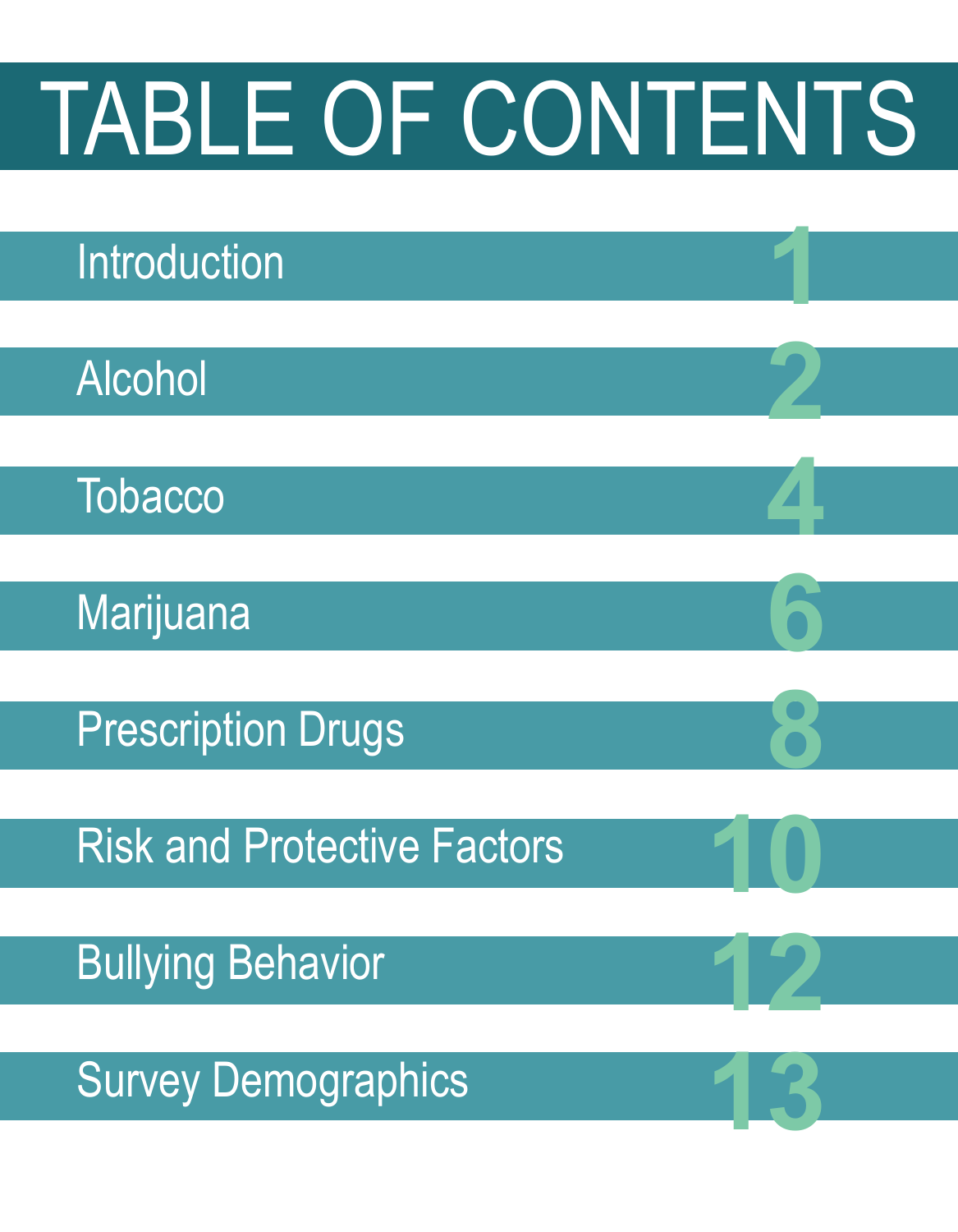### PAGE 1

# INTRODUCTION

This report summarizes findings from the New York State PFS Youth Development Survey conducted during the 2017-2018 school year and was administered by Cortland Area Communities That Care Coalition (CACTC). The survey instrument was designed to assess risk and protective factors that predict substance use and other problem behaviors such as bullying and delinquency. The Youth Development Survey is especially valuable because it provides information on risk and protective factors for school districts.

The PFS Youth Survey was administered to 1,374 students in grades 7-12 in partnership with the Cortland, Marathon, McGraw and Cincinnatus School Districts.

The survey data is used to guide the planning process of CACTC for the Partnership for Success (PFS) grant and other prevention initiatives. The PFS is a \$627,000 grant awarded over 4 1/2 years to reduce and prevent prescription drug, heroin and other opiate use among 12-25 year olds in our community. The PFS uses the Strategic Prevention Framework to identify evidence-based environmental strategies to reduce prescription drug and heroin use and misuse. CACTC and our partners use countywide data for its planning process; however, each individual school that participates in the survey also receives school level data that is used for their planning purposes.

CACTC has administered a countywide youth survey since 2002. This yearly survey has allowed us to identify problem areas to address and track our progress. For example, we know that there has been a significant reduction in 30-day alcohol use since the survey was first administered in 2002.

The mission of CACTC is to engage the community to promote a healthy culture for positive youth development.

Evaluation and reporting of the youth survey is conducted by PRIDE Surveys. Following receipt of the surveys, all survey forms were checked to determine the validity and reliability of the data. A small percentage of students were judged to have returned invalid survey data. For example, students who claimed to use all drugs at the highest levels of use were eliminated from the final data set. In total, five separate checks of the logical consistency and validity of the students' responses were conducted.

This report was developed, in part, under grant number 1U79SP020707-01 (New York SPF-PFS Project) from the Substance Abuse and Mental Health Services Administration, U.S.Department of Health and Human Services.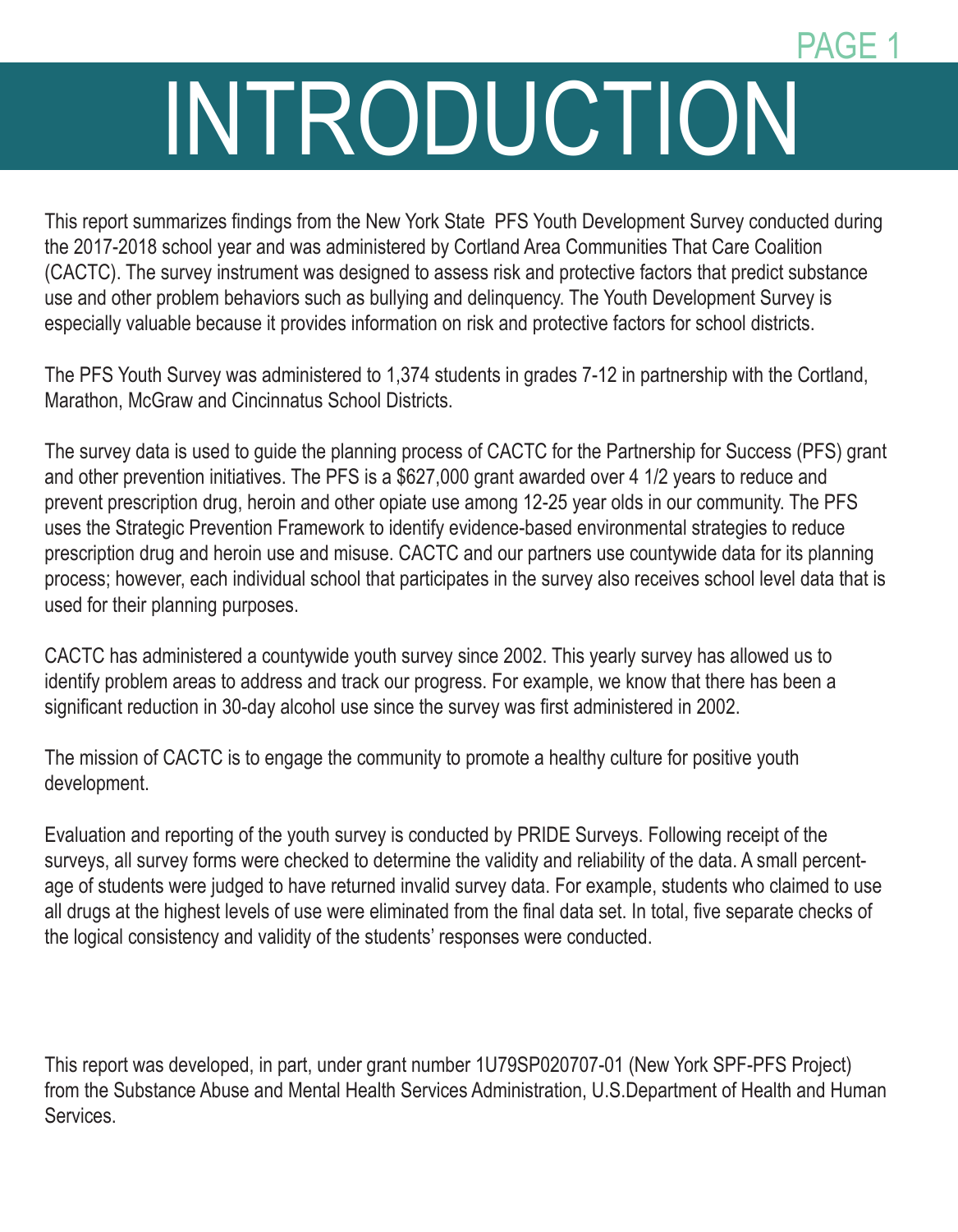# 2017 ALCOHOL PAGE 2

Past 30-Day Use refers to the question "*During the past 30 days, on how many occasions have you had beer, wine, or hard liquor to drink*."



Percent change represents year-to-year change tracking the same groups of students. For example, tracking last years 7th graders to 8th grade this year.

### PAST 30-DAY USE 2007-2017 PROGRESS



## BINGE DRINKING

Having five or more drinks in a row one or more times within the past two weeks.

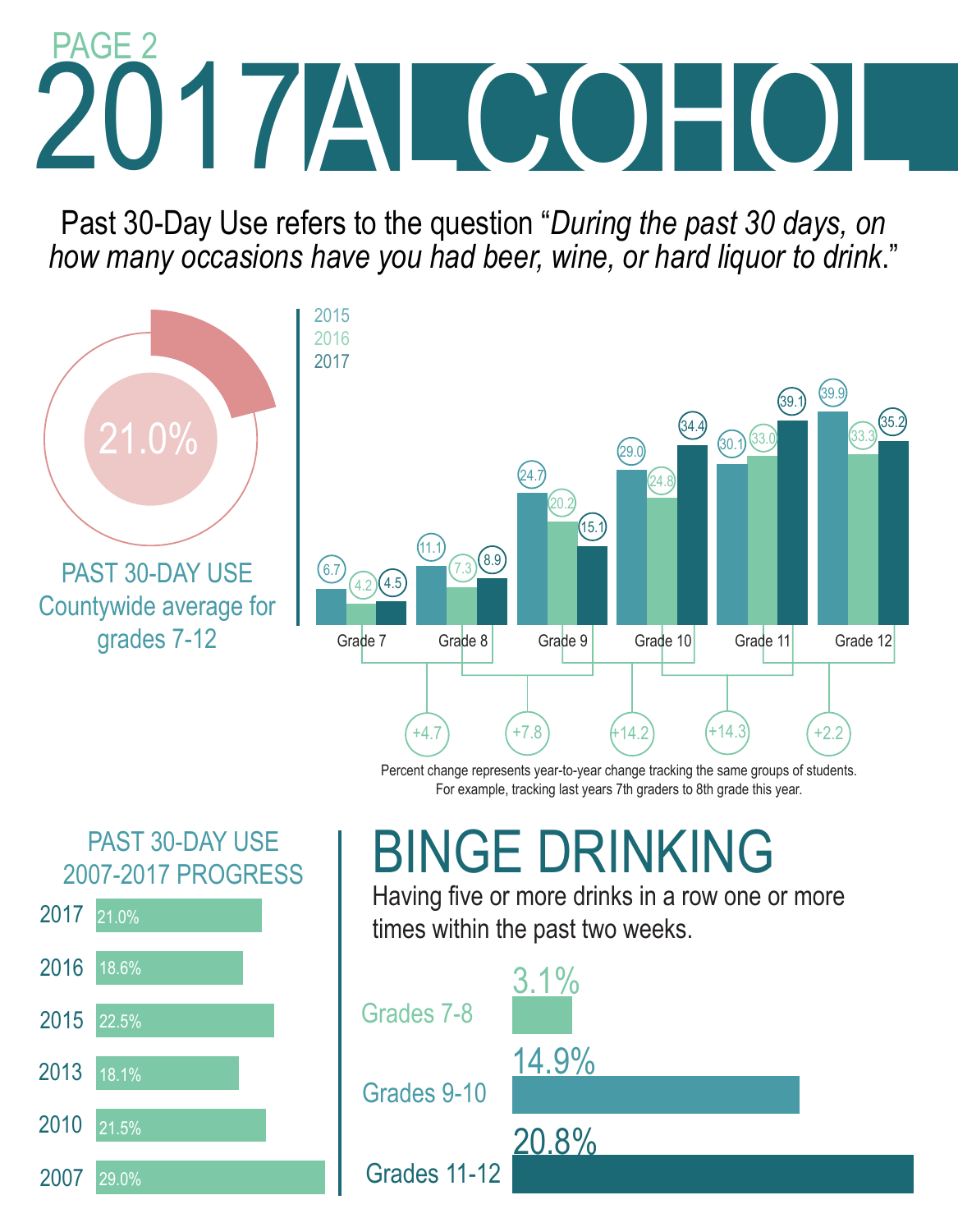# **COHOL20** PAGE 3



The question: *"How much do you think people risk harming themselves physically or in other ways when they have five or more drinks of an alcohol beverage once or twice a week?"*



### PERCEPTION OF RISK PARENTAL DISAPPROVAL FRIENDS DISAPPROVAL

The question: *"How wrong do your parents feel it would be for you to have one or two drinks of an alcoholic beverage nearly every day?"*



The question: *"How wrong do your friends feel it would be for you to have one or two drinks of an alcoholic beverage nearly every day?"*

Lifetime Use refers to the question "*In your lifetime, on how many occasions (if any) have you had beer, wine, or hard liquor to drink*?" Percentages of students indicating they have had beer, wine or hard liquor to drink on one or more occasions in their lifetime.



Percent change represents year-to-year change tracking the same groups of students. For example, tracking last years 7th graders to 8th grade this year.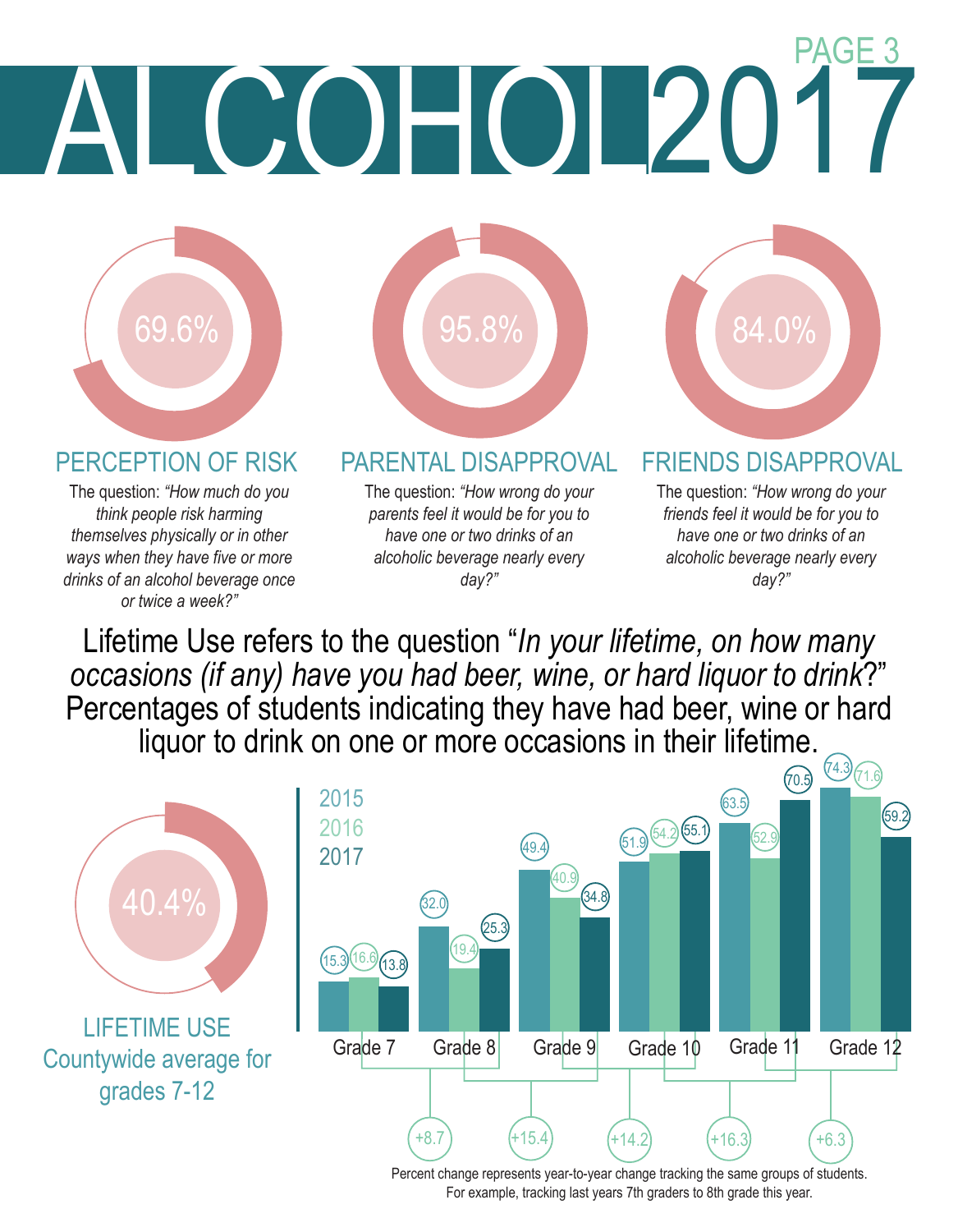# 2017 2017TOBACCO PAGE 4

 Past 30-Day Use refers to the question "*How frequently have you smoked cigarettes during the past 30 days?*"







Grades 11-12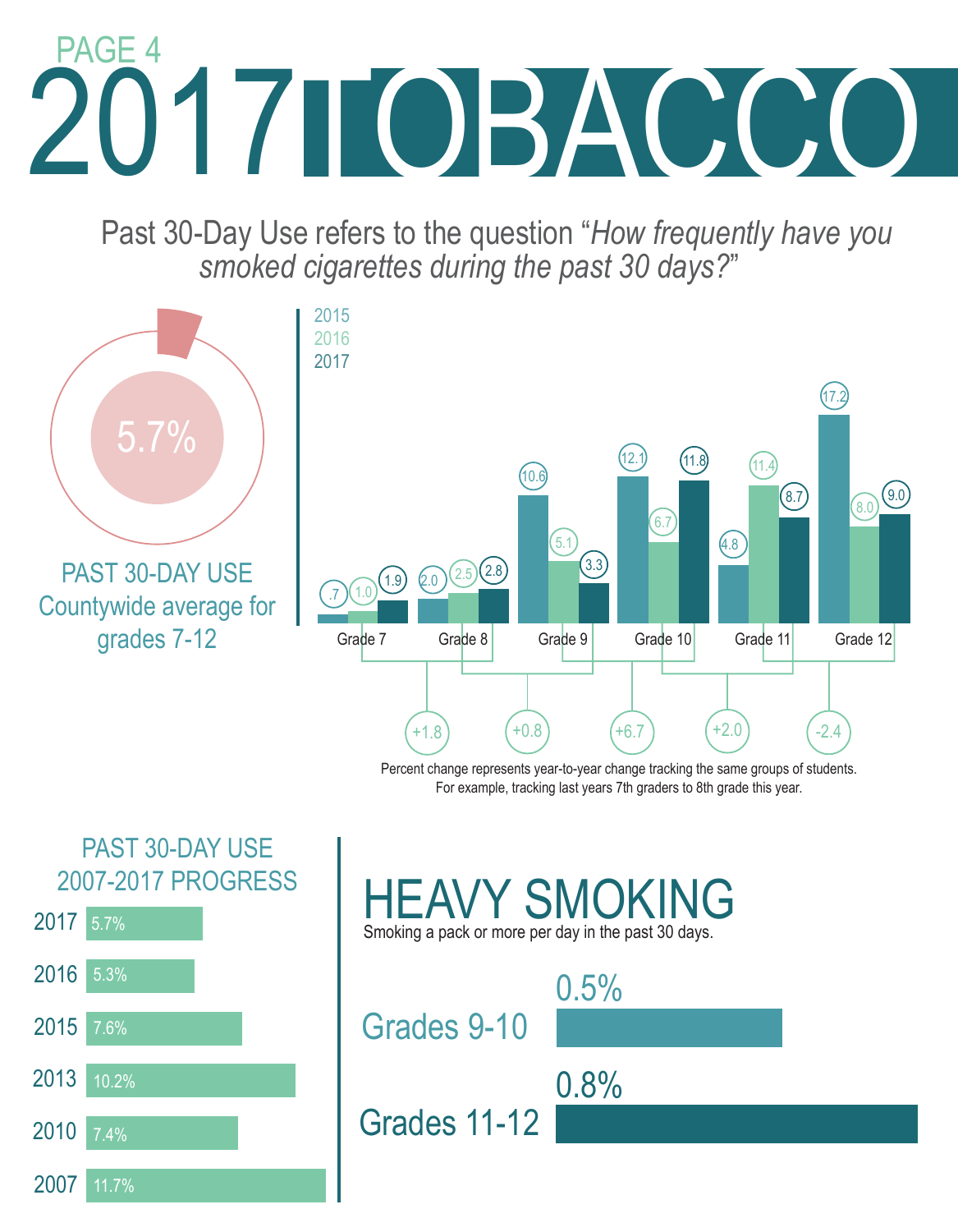

*think people risk harming themselves physically or in other ways if they smoke one or more packs of cigarettes per day?"*

*parents feel it would be for you to smoke tobacco?"*

*friends feel it would be for you to smoke tobacco?"*

Lifetime Use refers to the question "*Have you ever smoked cigarettes?*" Percentages of students indicating they have ever smoked cigarettes on one or more occasions in their lifetime.



LIFETIME USE Countywide average for grades 7-12



Percent change represents year-to-year change tracking the same groups of students. For example, tracking last years 7th graders to 8th grade this year.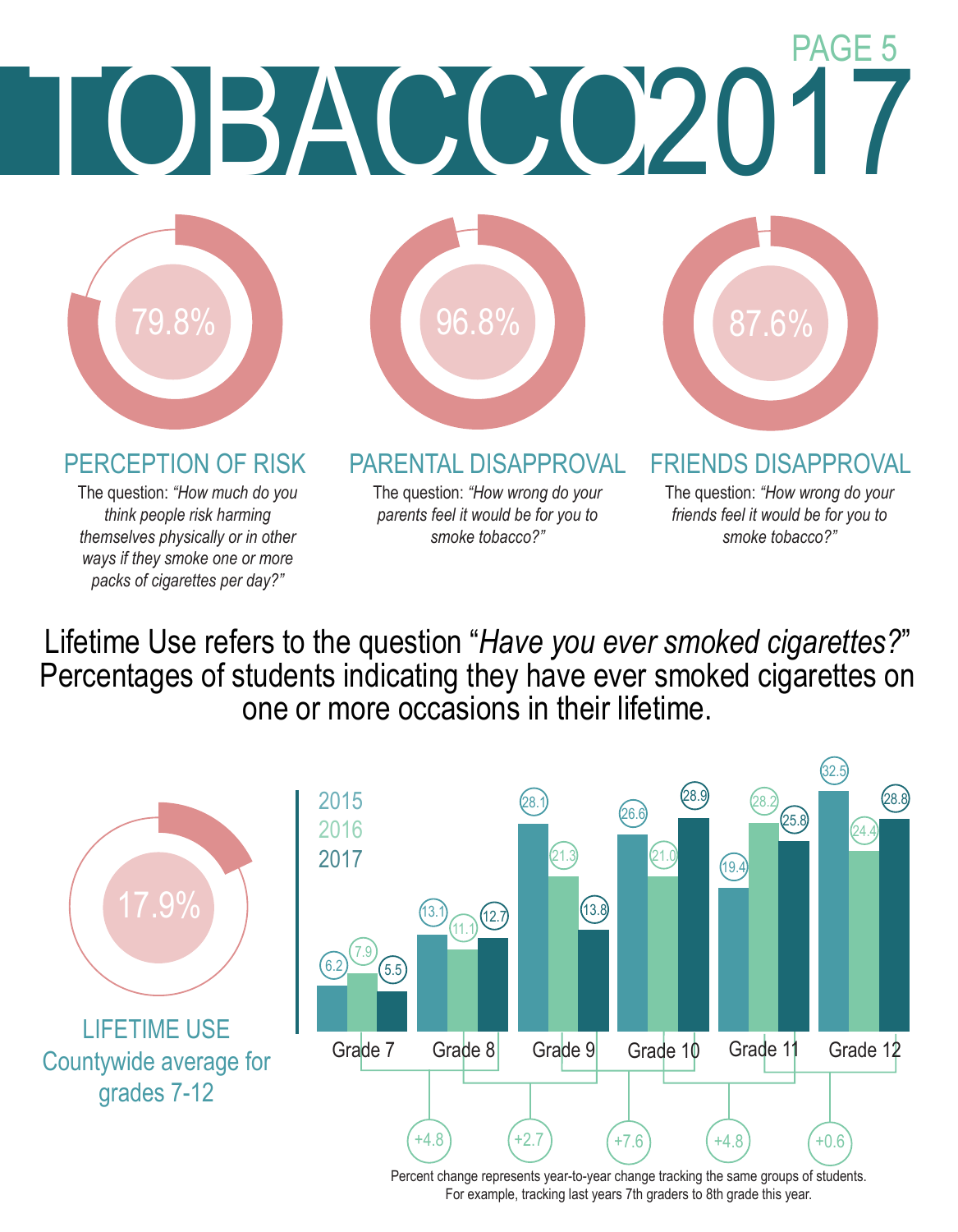# 2017 2017MARIJUANA PAGE 6

Past 30-Day Use refers to the question "*During the past 30 days, on how many occasions have you used marijuana (grass, pot, weed) or used hash oil or dabs?*"



Percent change represents year-to-year change tracking the same groups of students. For example, tracking last years 7th graders to 8th grade this year.

### PAST 30-DAY USE 2007-2017 PROGRESS



## DRUGGED DRIVING

Percentage of students who reported driving a car or other vehicle in the past 30 days under the influence of marijuana or other drugs.

4.0% 10.0% 11.8% Grades 7-8 Grades 9-10 Grades 11-12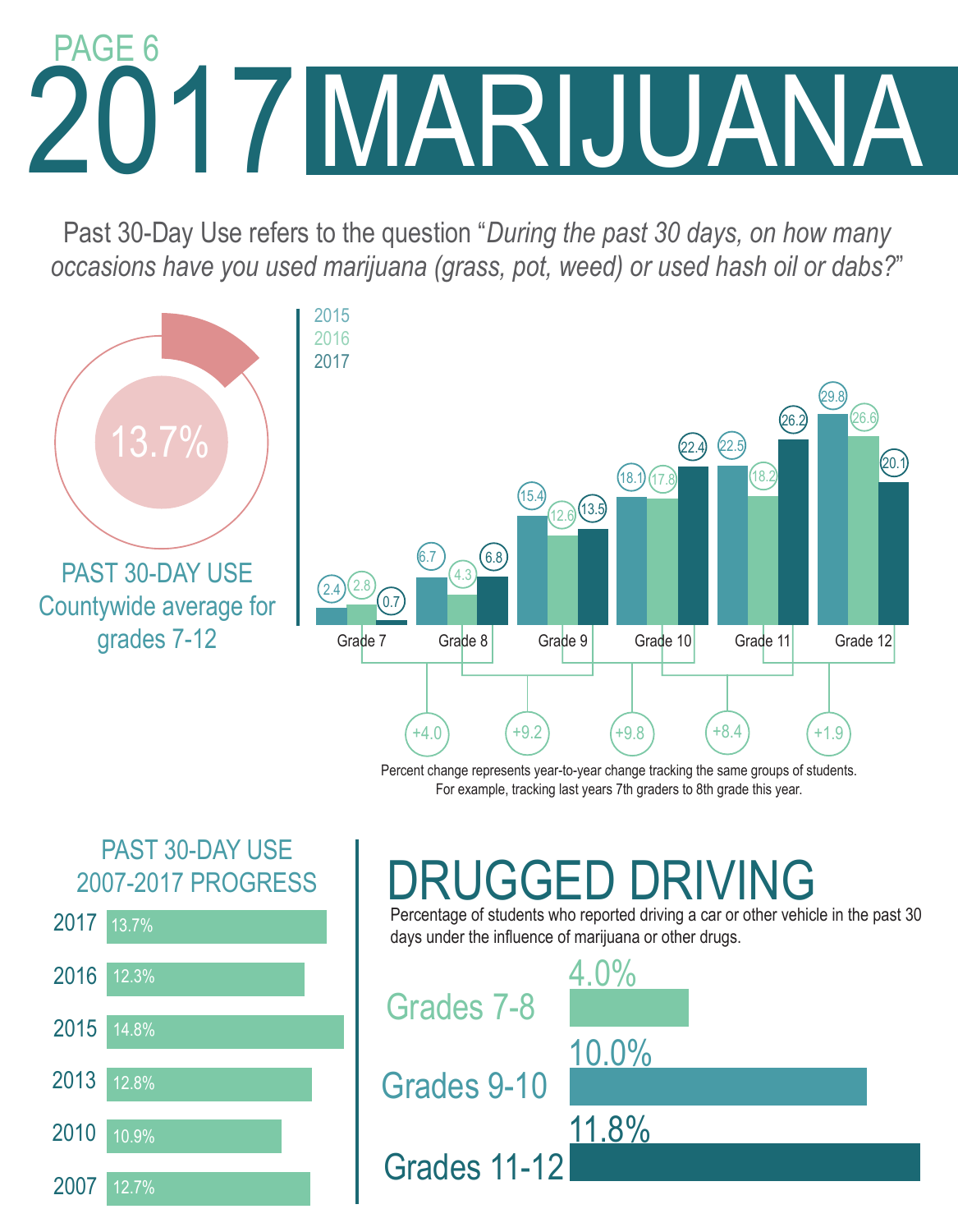## MARIJUANA2017 PAGE 7



The question: *"How much do you think people risk harming themselves physically or in other ways if they try marijuana once or twice a week?"*



### PERCEPTION OF RISK PARENTAL DISAPPROVAL FRIENDS DISAPPROVAL

The question: *"How wrong do your parents feel it would be for you to smoke marijuana?"*

The question: *"How wrong do your friends feel it would be for you to smoke marijuana?"*

Lifetime Use refers to the question "*In your lifetime, on how many occasions (if any) have you used marijuana (grass, pot, weed)*?" Percentages of students indicating that they have used marijuana on one or more occasions in their lifetime.



Percent change represents year-to-year change tracking the same groups of students. For example, tracking last years 7th graders to 8th grade this year.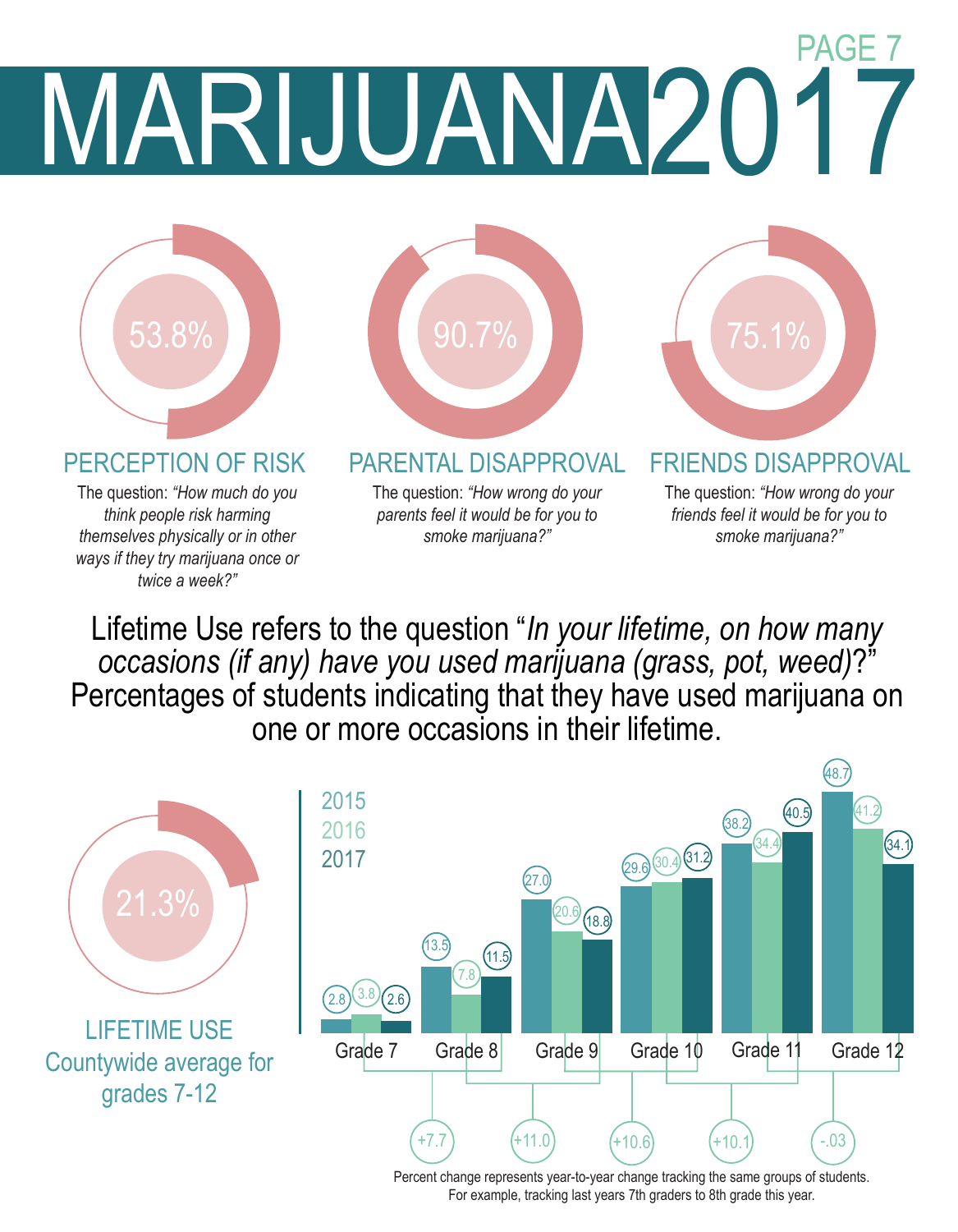# 2017 / PRESCRIPTION DRUGS PAGE 8

Past 30-Day Use refers to the question "*During the past 30 days, on how many occasions have you used any prescription drugs without a prescription*?"



Percent change represents year-to-year change tracking the same groups of students. For example, tracking last years 7th graders to 8th grade this year.

### PAST 30-DAY USE 2007-2017 PROGRESS



### CCESS

Percentage of students who reported how they got prescription pain relievers that weren't prescribed to them.

### Found them at home

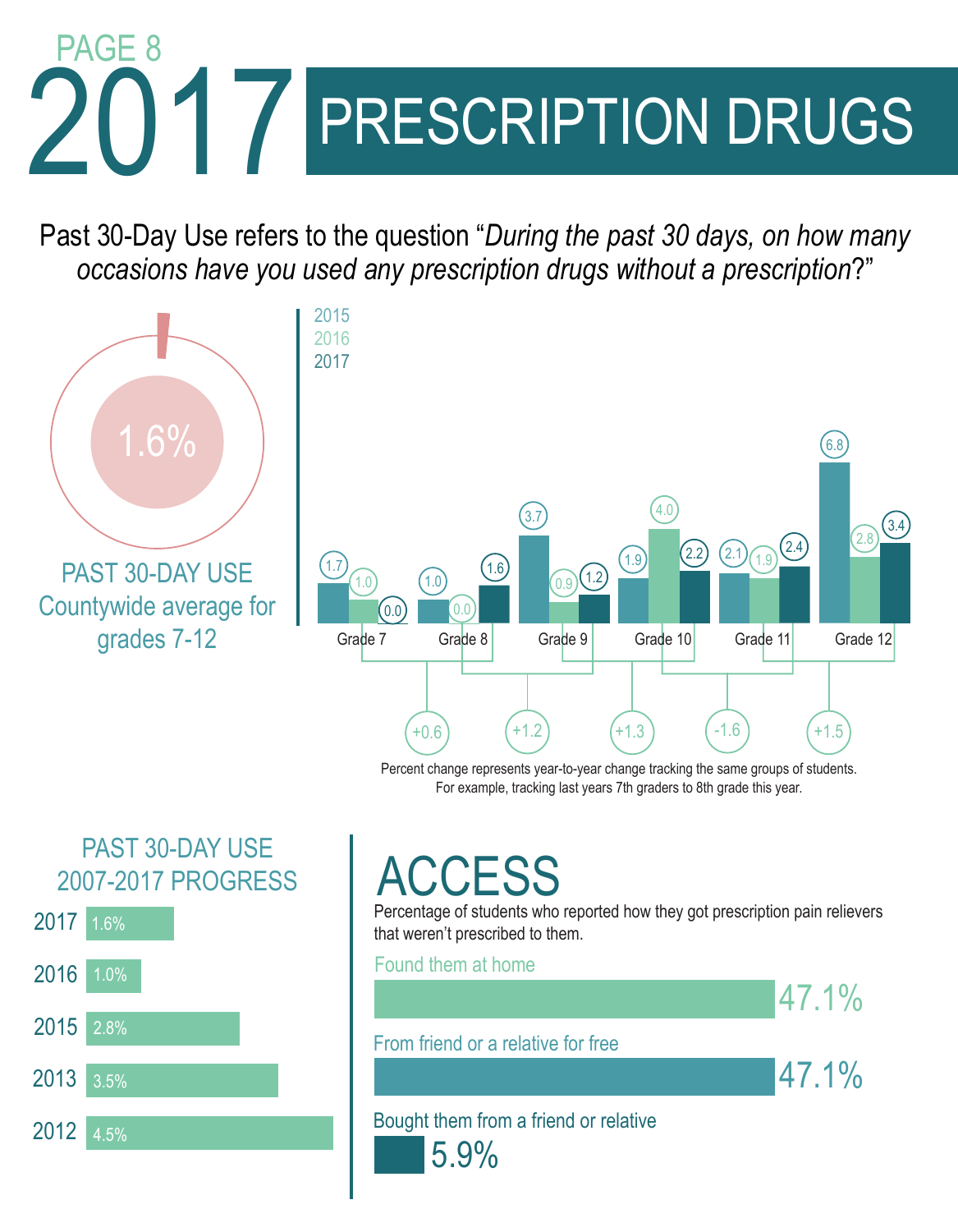PRESCRIPTION DRUGS 2017



The question: *"How much do you think people risk harming themselves physically or in other ways when they use any prescription drug without a prescription?"*



### PERCEPTION OF RISK PARENTAL DISAPPROVAL FRIENDS DISAPPROVAL

The question: *"How wrong do your parents feel it would be for you to use prescription drugs without a prescription?"*

PAGE 9

The question: *"How wrong do your friends feel it would be for you to use any prescription drug without a prescription?"*

Lifetime Use refers to the question "*In your lifetime, on how many occasions (if any) have you used prescription pain relievers not prescribed to you?"*  Percentages of students indicating they have ever used prescription pain relievers not prescribed to them on one or more occasions in their lifetime.



For example, tracking last years 7th graders to 8th grade this year.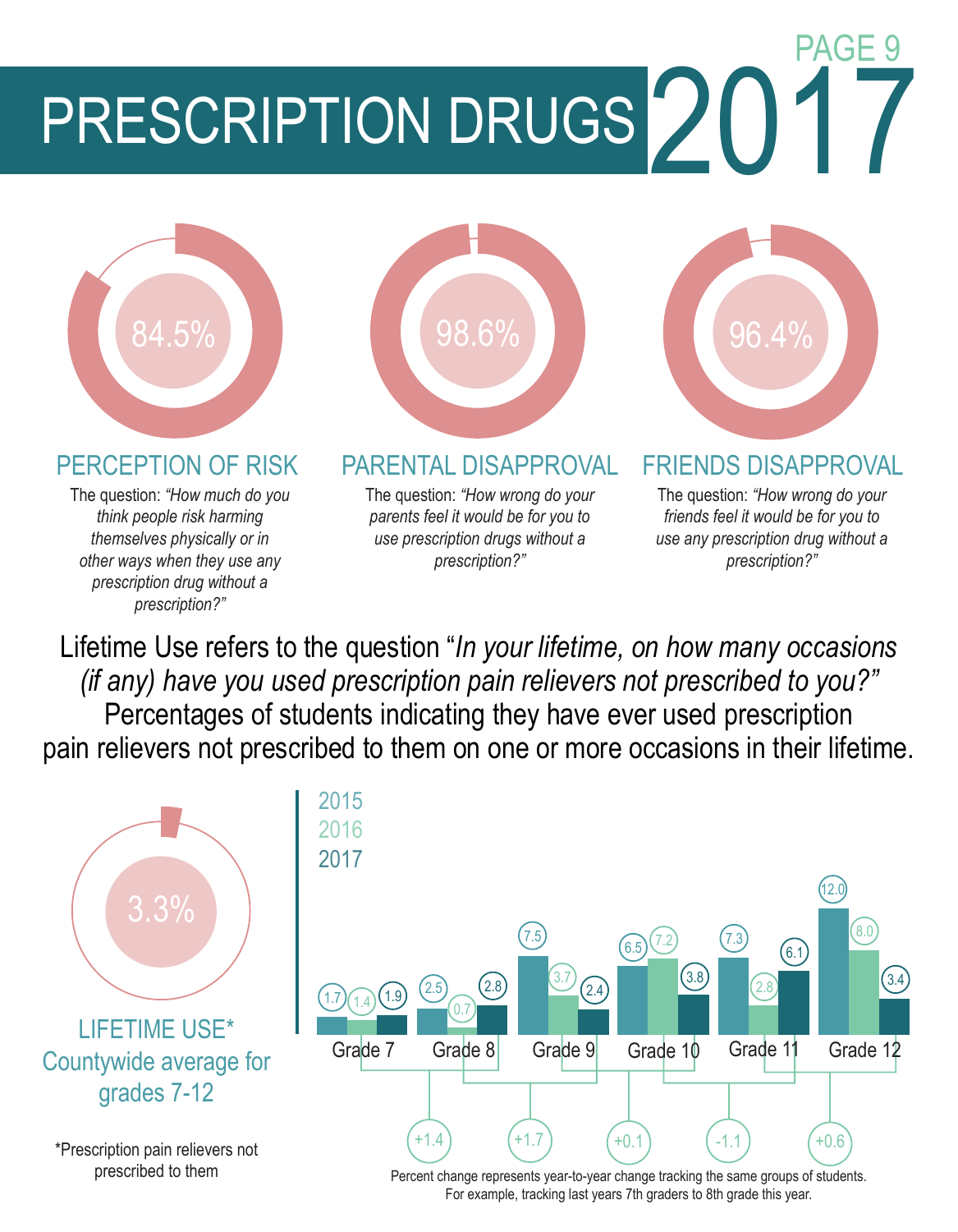# 2017 2017 PROTECTIVE FACTORS PAGE 10

Protective factors exert a positive influence or buffer against the negative influence of risk, thus reducing the likelihood that adolescents will engage in problem behaviors.

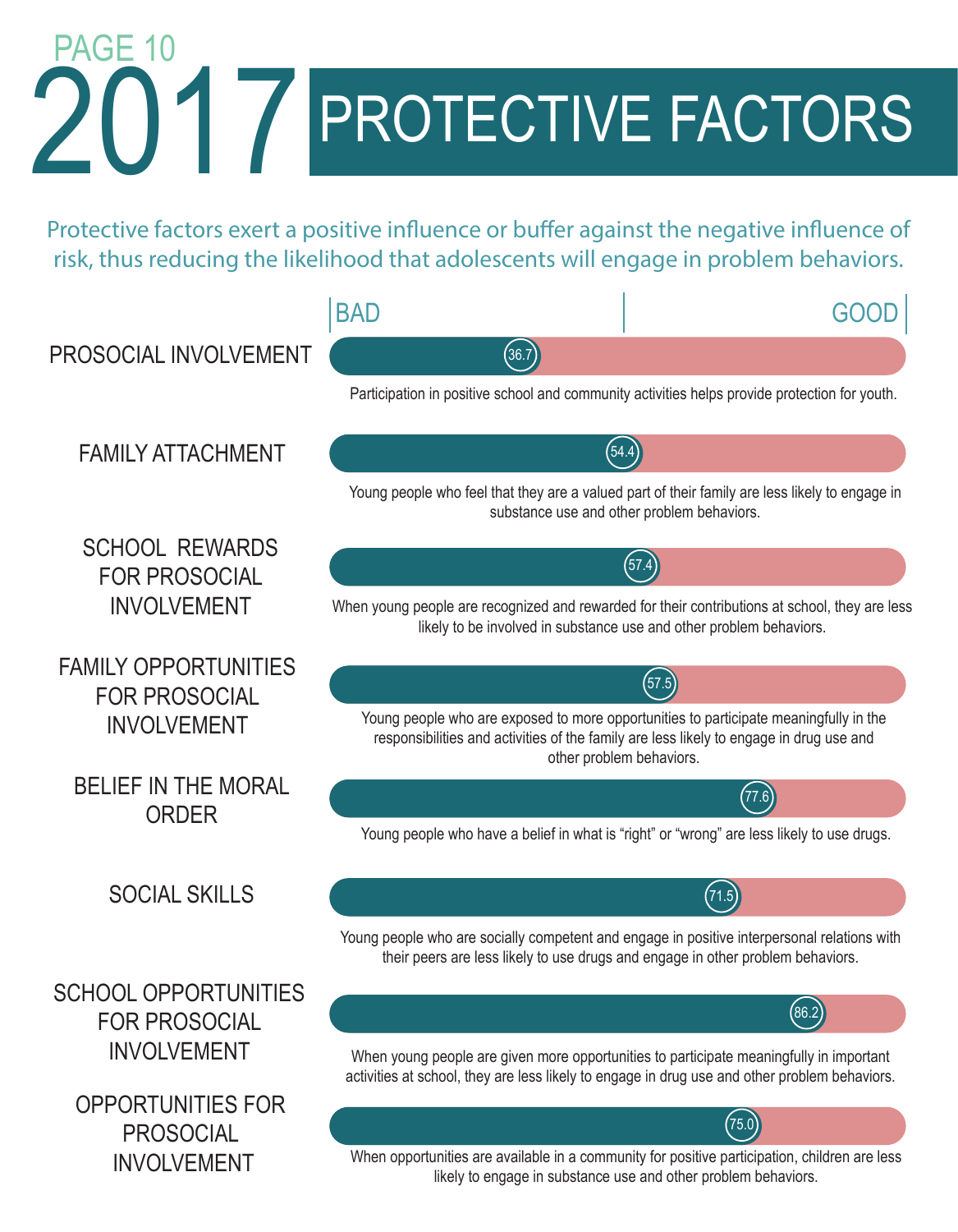RISK FACTORS2017 PAGE 1

Risk factors include characteristics of school, community, and family environments, as well as characteristics of students and their peer groups that are known to predict increased likelihood of drug use, delinquency, and violent behaviors among youth.

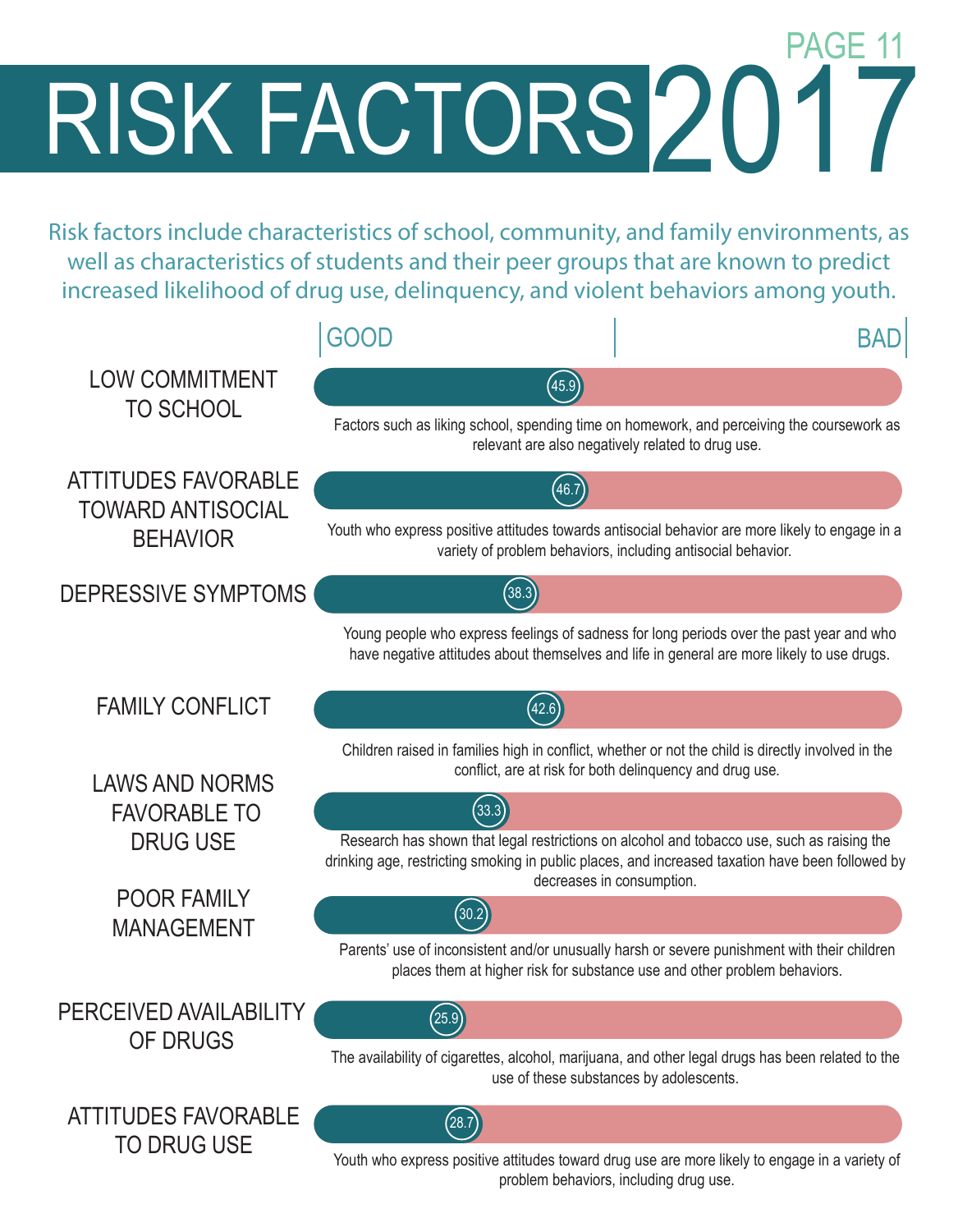## 2017 2017 BULLYING BULLIED SOMEONE BEEN BULLIED ON SCHOOL PROPERTY BEEN BULLIED OFF SCHOOL PROPERTY BEEN ELECTRONICALLY BULLIED **OVERALL OVERALL OVERALL OVERALL** PAGE 12 12.3% 15.1% 13.7% Grades 7-8 Grades 9-10 Grades 11-12 39.8% 40.8% 25.1% Grades 7-8 Grades 9-10 Grades 11-12 24.8% 28.9% 19.9% Grades 7-8 Grades 9-10 Grades 11-12 22.7% 30.7% 23.6% Grades 7-8 Grades 9-10 Grades 11-12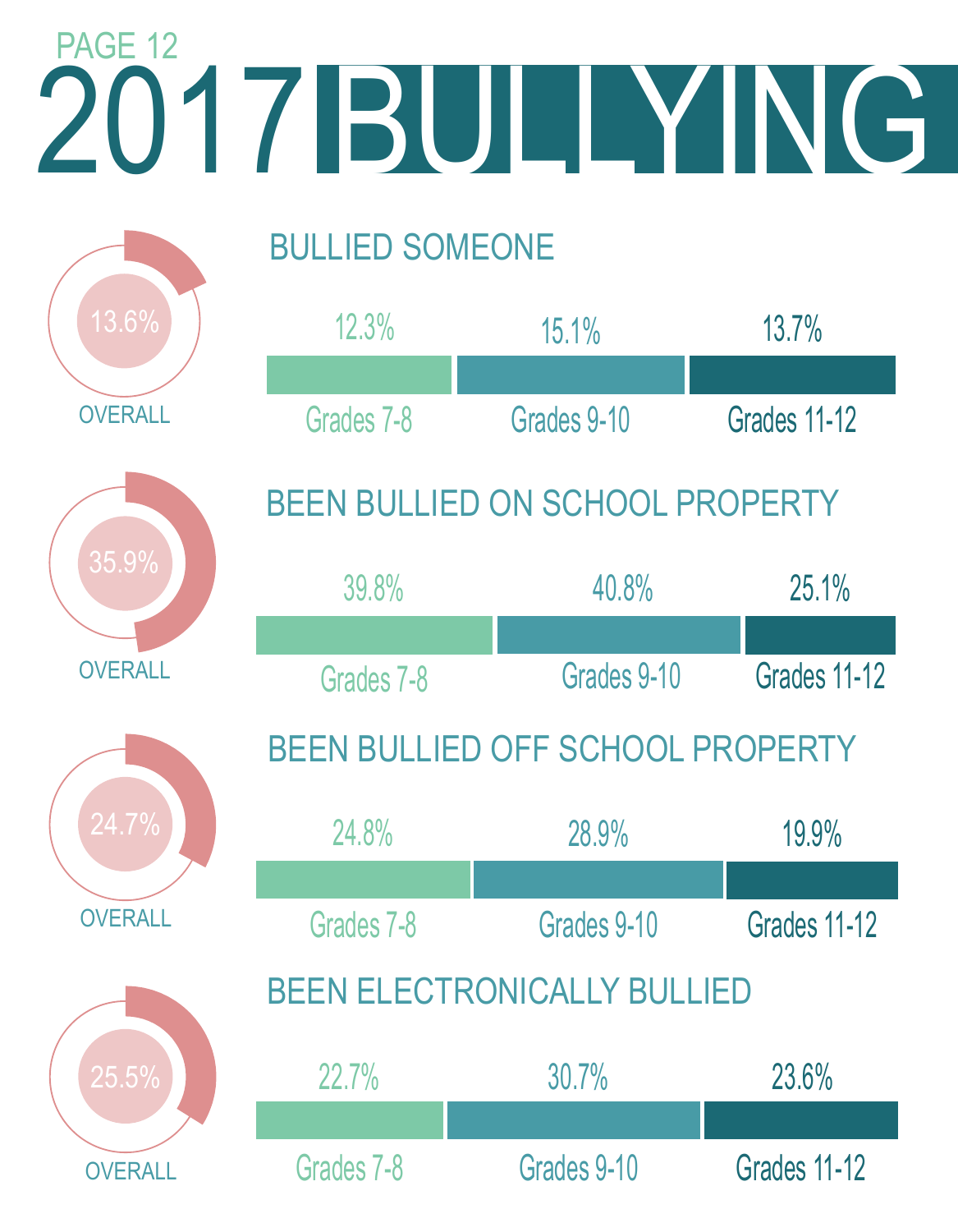## SURVEY DEMOGRAPHICS PAGE 13